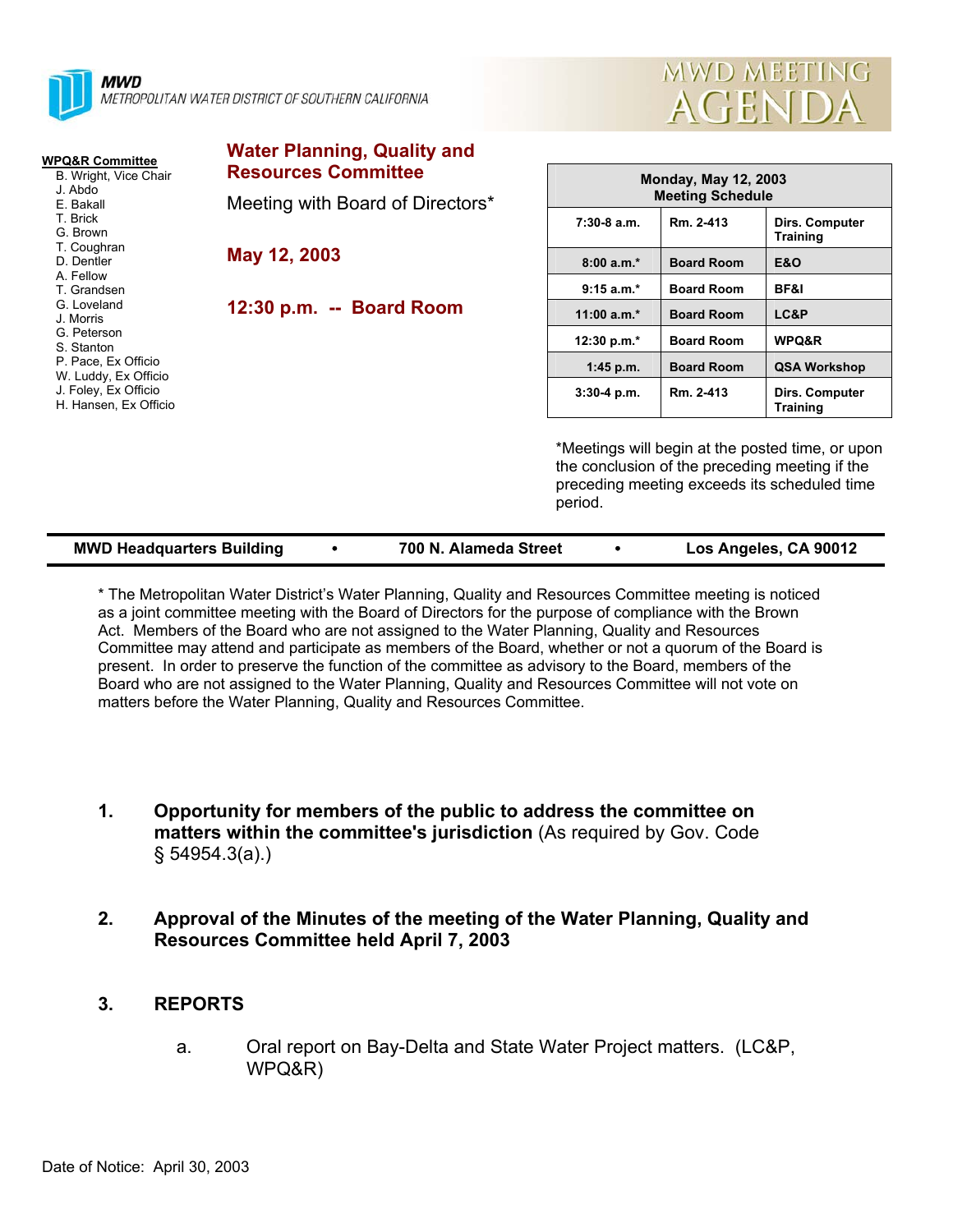# **4. CONSENT CALENDAR ITEMS — ACTION**

**8-2** Approve payment of \$25,000 for annual membership dues for U.S. Desalination Coalition. (Desal., WPQ&R)

# **5. OTHER BOARD ITEMS — ACTION**

- **9-3** Authorize an amendment to the existing contract with WaterWise Consulting for up to \$1 million of services for water conservation. (WPQ&R)
- **9-4** Authorize entering into an agreement for the State Water Project Joint Powers Authority. (WPQ&R)

# **6. BOARD INFORMATION ITEMS**

**10-3** Water Surplus and Drought Management Plan report on water supply and demand as of April 30, 2003. (WPQ&R)

# **7. COMMITTEE ITEMS**

a. Oral report on zero water use urinals

#### **8. MANAGEMENT REPORT**

a. Water Resource Management Manager's report

#### **9. FOLLOW-UP ITEMS**

None

# **10. FUTURE AGENDA ITEMS**

**11. ADJOURNMENT**